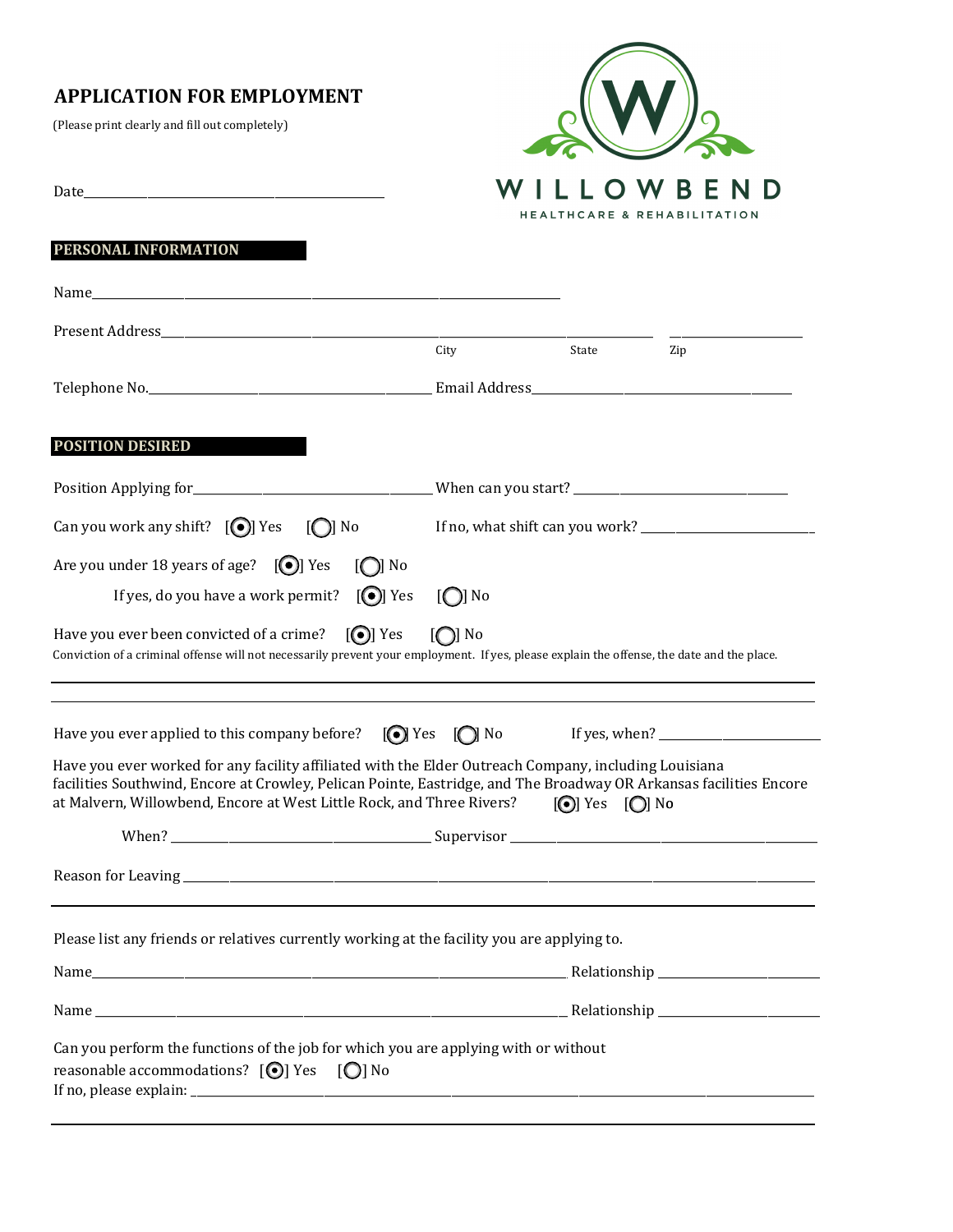| Name and Location of School | Course of Study | Years Completed | Graduated       | Degree of Diploma |
|-----------------------------|-----------------|-----------------|-----------------|-------------------|
| <b>High School</b>          |                 |                 |                 |                   |
|                             |                 |                 | [O] Yes         |                   |
|                             |                 |                 | $[①]$ No        |                   |
| College                     |                 |                 |                 |                   |
|                             |                 |                 | $[①]$ Yes       |                   |
|                             |                 |                 | [◯] No          |                   |
| Other (specify)             |                 |                 |                 |                   |
|                             |                 |                 | $[①]$ Yes       |                   |
|                             |                 |                 | [ <b>O</b> ] No |                   |

Professional License or Certificate

Type \_\_\_\_\_\_\_\_\_\_\_\_\_\_\_\_\_\_\_\_\_\_\_\_\_\_\_ State Issued In \_\_\_\_\_\_\_\_\_\_\_\_\_\_\_\_\_ Expiration Date \_\_\_\_\_\_\_\_\_\_\_\_\_\_\_\_

Ever Suspended? [O] Yes [<sup>o]</sup> No If yes\*, please explain when & why. *\*will not necessarily prevent employment* 

**EMPLOYMENT RECORD** (Please list most recent employer first.)

| Employer                     |            |                       |                              | Work Performed     |
|------------------------------|------------|-----------------------|------------------------------|--------------------|
|                              |            | Dates Employed        |                              |                    |
|                              |            | From                  | $\operatorname{\mathsf{To}}$ |                    |
| Address (include city/state) |            |                       |                              |                    |
|                              |            |                       |                              |                    |
|                              |            |                       |                              |                    |
| Telephone Number(s)          |            |                       |                              | Reason for Leaving |
|                              |            | Hourly                |                              |                    |
|                              |            |                       | Rate/Salary                  |                    |
| Job Title                    | Supervisor |                       |                              |                    |
|                              |            |                       |                              |                    |
| Employer                     |            |                       |                              | Work Performed     |
|                              |            | Dates Employed        |                              |                    |
|                              |            | From                  | To                           |                    |
| Address (include city/state) |            |                       |                              |                    |
|                              |            |                       |                              |                    |
| Telephone Number(s)          |            |                       |                              | Reason for Leaving |
|                              |            | Hourly<br>Rate/Salary |                              |                    |
|                              |            |                       |                              |                    |
| Job Title                    | Supervisor |                       |                              |                    |
|                              |            |                       |                              |                    |
|                              |            |                       |                              |                    |
| Employer                     |            |                       |                              | Work Performed     |
|                              |            | Dates Employed        |                              |                    |
|                              |            | From                  | $\operatorname{\mathsf{To}}$ |                    |
| Address (include city/state) |            |                       |                              |                    |
|                              |            |                       |                              |                    |
| Telephone Number(s)          |            |                       |                              | Reason for Leaving |
|                              |            |                       |                              |                    |
|                              |            | Hourly<br>Rate/Salary |                              |                    |
| Job Title                    | Supervisor |                       |                              |                    |
|                              |            |                       |                              |                    |
|                              |            |                       |                              |                    |